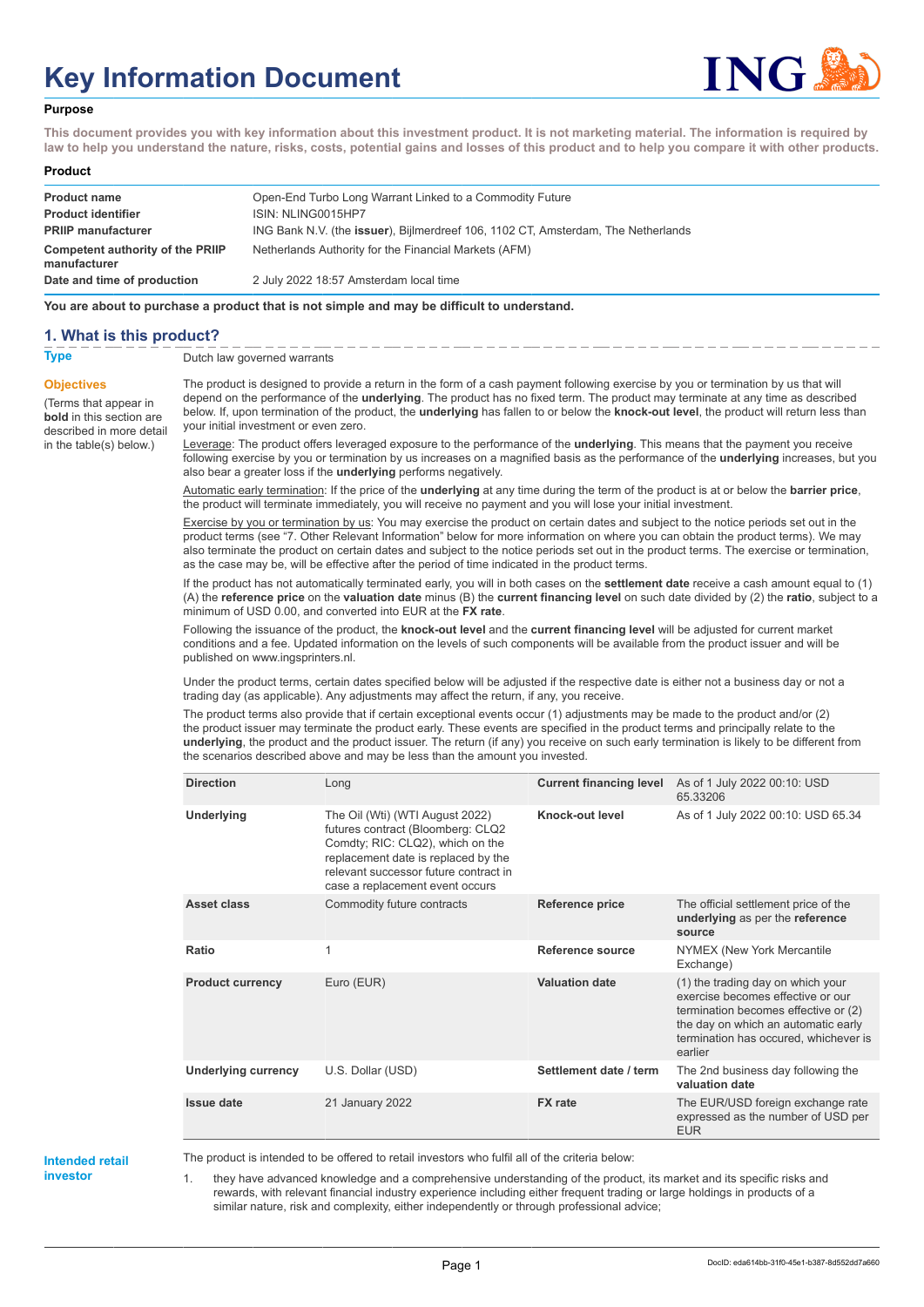- 2. they seek hedging and/or leveraged performance, expect the movement in the underlying to perform in a way that generates a favourable return, have an investment horizon of the recommended holding period specified below and understand that the product may terminate early;
- 3. they accept the risk that the issuer could fail to pay or perform its obligations under the product and they are able to bear a total loss of their investment; and
- 4. they are willing to accept a level of risk to achieve potential returns that is consistent with the summary risk indicator shown below.

The product is not intended to be offered to retail clients who do not fulfil these criteria.

## **2. What are the risks and what could I get in return?**

**Risk indicator**

**Performance scenarios**





**The risk indicator assumes you keep the product for 1 day. The actual risk can vary significantly if you cash in at an early or a later stage and you may get back less.**

The summary risk indicator is a guide to the level of risk of this product compared to other products. It shows how likely it is that the product will lose money because of movements in the markets or because we are not able to pay you.

We have classified this product as 7 out of 7, which is the highest risk class. This rates the potential losses from future performance at a very high level, and poor market conditions are very unlikely to impact our capacity to pay you.

**Be aware of currency risk:** If the currency of your account is different to the currency of this product, you will be exposed to the risk of suffering a loss as a result of the conversion of the currency of the product into the account currency. This risk is not considered in the indicator shown above. Because the product currency is different from the underlying currency, you will be exposed to the risk of suffering a loss if the underlying currency declines in value relative to the product currency.

**Be aware of currency risk:** If (i) the Underlying is traded in a different currency than EUR the unwind amount will be converted to EUR at the prevailing exchange rate which may result in a loss; or (ii) the currency of your account is different from the Currency of the product, you may be exposed to the risk of suffering a loss as a result of the conversion of the Currency of the product into the account currency. Risk (ii) above is not considered in the indicator shown above.

This product does not include any protection from future market performance so you could lose some or all of your investment.

If we are not able to pay you what is owed, you could lose your entire investment.

For detailed information about all risks relating to the product please refer to the risk sections of the prospectus and any supplements thereto as specified in the section "7. Other relevant information" below.

**Market developments in the future cannot be accurately predicted. The scenarios shown are only an indication of some of the possible outcomes based on recent returns. Actual returns could be lower.**

*Investment: EUR 10,000*

| <b>Scenarios</b>           |                                                                           | 1 day                        |  |
|----------------------------|---------------------------------------------------------------------------|------------------------------|--|
|                            |                                                                           | (Recommended holding period) |  |
| <b>Stress scenario</b>     | What you might get back after costs<br>Percentage return (not annualised) | EUR 6,984.34<br>$-30.16%$    |  |
| Unfavourable scenario      | What you might get back after costs<br>Percentage return (not annualised) | EUR 9.661.20<br>$-3.39%$     |  |
| <b>Moderate scenario</b>   | What you might get back after costs<br>Percentage return (not annualised) | EUR 10.133.92<br>1.34%       |  |
| <b>Favourable scenario</b> | What you might get back after costs<br>Percentage return (not annualised) | EUR 10,523.09<br>5.23%       |  |

The average returns shown in the above table are not annualised, which means they may not be comparable to the average returns shown in other key information documents.

This table shows the money you could get back over the next day under different scenarios, assuming that you invest EUR 10,000. The scenarios shown illustrate how your investment could perform. The recommended holding period for this product is less than one year. The figures are therefore not calculated on a per year basis, but for the recommended holding period. Figures in this section and "4. What are the costs?" are therefore not comparable with figures given for products with a recommended holding period of at least one year. The scenarios presented are an estimate of future performance based on evidence from the past on how the value of this investment varies, and are not an exact indicator. What you get will vary depending on how the market performs and how long you keep the product. The stress scenario shows what you might get back in extreme market circumstances, and it does not take into account the situation where we are not able to pay you.

This product cannot be easily cashed in. This means it is difficult to estimate how much you would get back if you cash in before the recommended holding period. You will either be unable to cash in early or you will have to pay high costs or make a large loss if you do so.

The figures shown include all the costs of the product itself, but may not include all the costs that you pay to your advisor or distributor. The figures do not take into account your personal tax situation, which may also affect how much you get back.

Buying this product holds that you think the price of the underlying will increase.

Your maximum loss would be that you will lose your investment.

## **3. What happens if ING Bank N.V. is unable to pay out?**